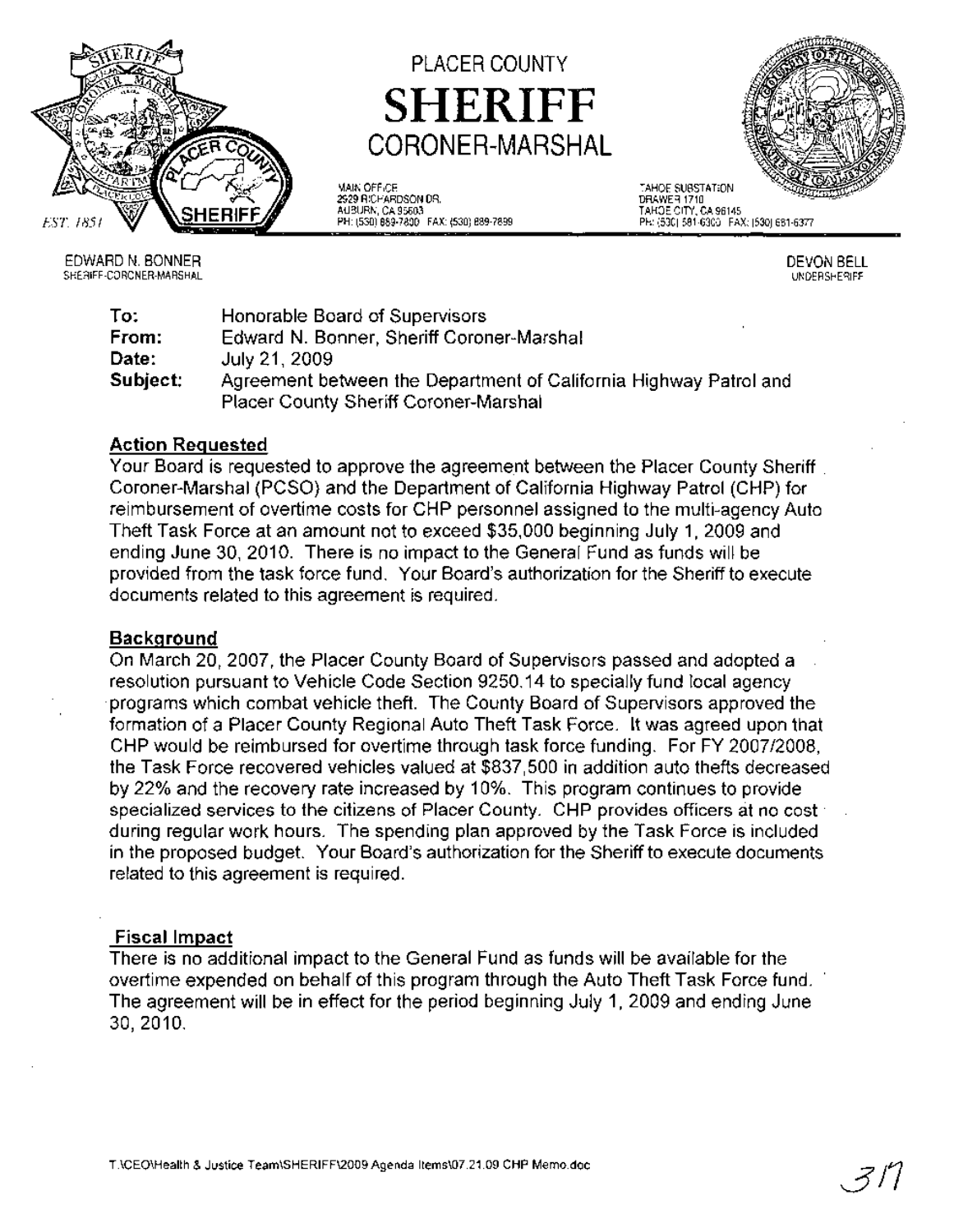

CHP #9R220000 T.G

## STATE OF CALIFORNIA DEPARTMENT OF CALIFORNIA HIGHWAY PATROL LETTER OF AGREEMENT

THIS AGREEMENT, made and entered into this 1st day of July 2009, by and between the State ofCalifornia, acting by and through the Department ofCalifornia Highway Patrol, hereinafter called CHP, and Placer County, hereinafter called COUNTY.

On March 20, 2007, The COUNTY Board of Supervisors passed and adopted a resolution pursuant to Vehicle Code Section 9250.14 to specially fund local agency programs which combat vehicle theft. The County Board of Supervisors approved the formation of a Placer County Regional Auto Theft Task Force. Subsequently, a memorandum of understanding was entered into between the Placer County Chief's of Police, Sheriff, and the CHP to establish this task force. One (1) CHP Sergeant and one (1) CHP Officer have been assigned and as agreed, CHP shall be reimbursed for overtime through task force funding.

WITNESSETH: By and in consideration of the covenants and conditions herein contained, COUNTY and CHP do hereby agree as follows:

- 1. CHP agrees to provide one (1) Sergeant as supervisor to the multi-agency Auto Theft Task Force and one (1) Officer within Placer County.
- 2. The term of the agreement will become effective July 1, 2009 and shall terminate June 30, 2010.
- 3. The Contract Coordinators for this Agreement shall be:

Department of California Highway Patrol CHP Auburn Area· Sergeant Brian Krause or his successor 9440 Indian Hill Road Newcastle, CA 95658 (916) 663-3344

o

Placer County Department of Fiscal Management Rosie Dreher P.O. Box 6990 Auburn, CA 95658 (530) 889-7800

- 4. This agreement may be canceled by either party upon thirty (30) days prior written notice or upon a date established by mutual agreement.
- 5. This agreement may be amended by written mutual consent of both parties hereto.
- 6. In the event of an emergency, this Agreement may be canceled by either party without prior notice.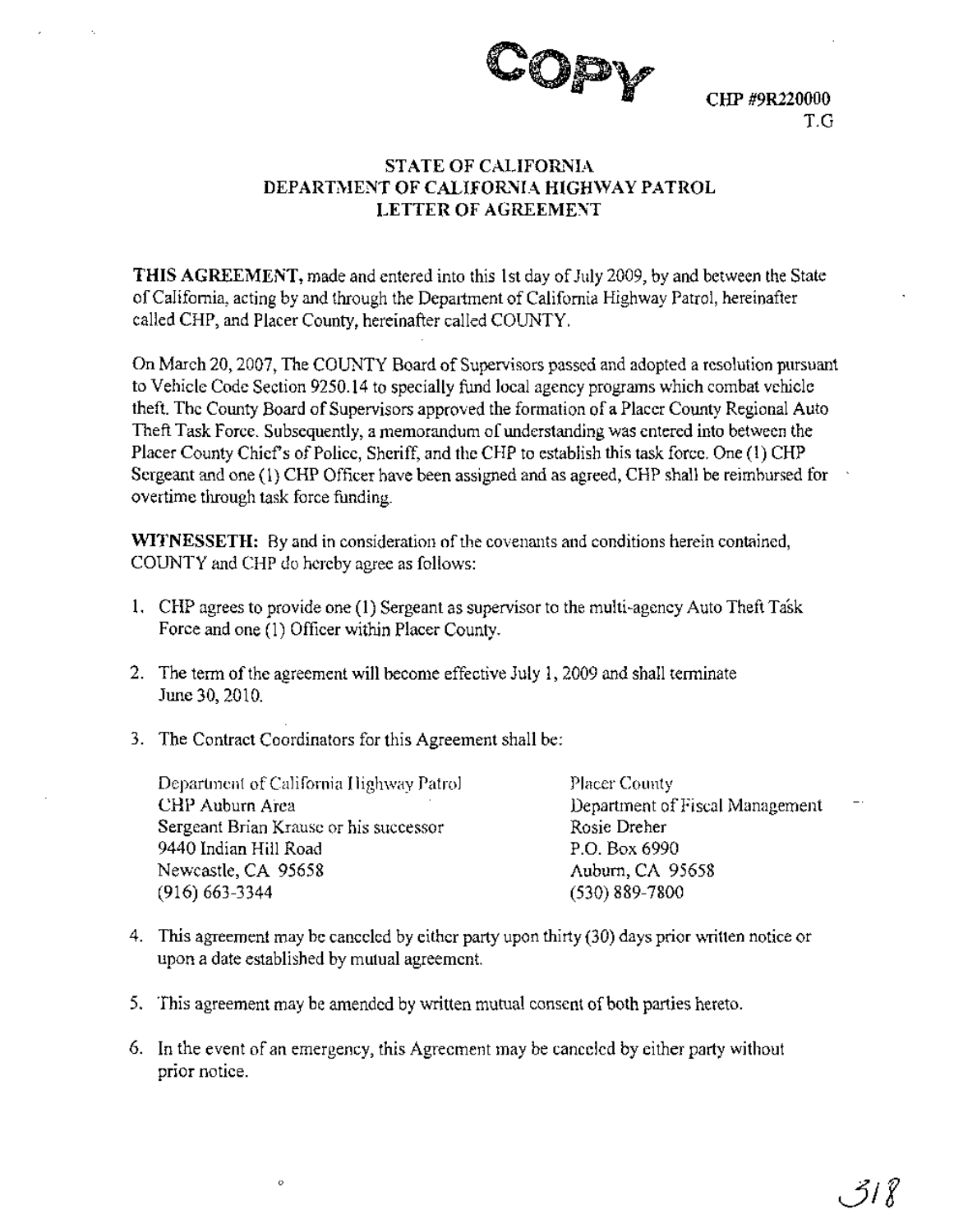#### Placer County February 16, 2008 Page 2

7. In consideration for the above services, COUNTY agrees to reimburse the CHP upon receipt of an itemized invoice. COUNTY agrees to reimburse the CHP for the actual costs incurred at the time services are provided. The rates indicated in this agreement are for estimate purposes only. In the event CHP is granted a rate increase, COUNTY agrees to pay the increased rate. The following infonnation are the CHP officer and sergeant overtime rates effective Fiscal Year *08/09,* until superceded:

| <b>CLASSIFICATION</b> | OVERTIME RATE      |
|-----------------------|--------------------|
| CHP Officer           | $$83.98$ per hour  |
| CHP Sergeant          | $$102.04$ per hour |

- 8. Total amount payable under this agreement shall not exceed Thirty-Five Thousand Dollars and Zero Cents (\$35,000.00).
- 9. It is understood by both parties that rate increases in salary and benefits are govemed by collective bargaining agreements and the overhead rate is approved by the State. Written notification of increases in salaries, benefits or the overhead rate will be provided to the COUNTY as soon as said increase information is available for dissemination by CHP.
- 10. CHP agrees to invoice COUNTY on a quarterly basis. CHP Accounting Section, Accounts Receivable Unit, will send all invoices to the Placer County Task Force Commander who will be responsible for forwarding the invoices to:

Placer County P.O. Box 6990 Aubum, California 95604 Attn.: Ms. Barbara Besana (530) 889-7800

11. COUNTY agrees to provide to CHP a resolution, motion, order or ordinance ofthe governing body bylaw which authorizes execution of this agreement and indicates the individual who is authorized to sign the agreement on behalfofPlacer County.

#### 12. AUDIT

COUNTY agrees that the awarding department, the Department of General Services, the Bureau of State Audits, or their designated representative shall have the right to review and to copy and records and supporting documentation pertaining to the performance ofthis Agreement. COUNTY agrees to maintain such records for possible audit for a minimum of three (3) years after final payment, unless a longer period of records retention is stipulated. COUNTY agrees to allow the auditor(s) access to such records during

319